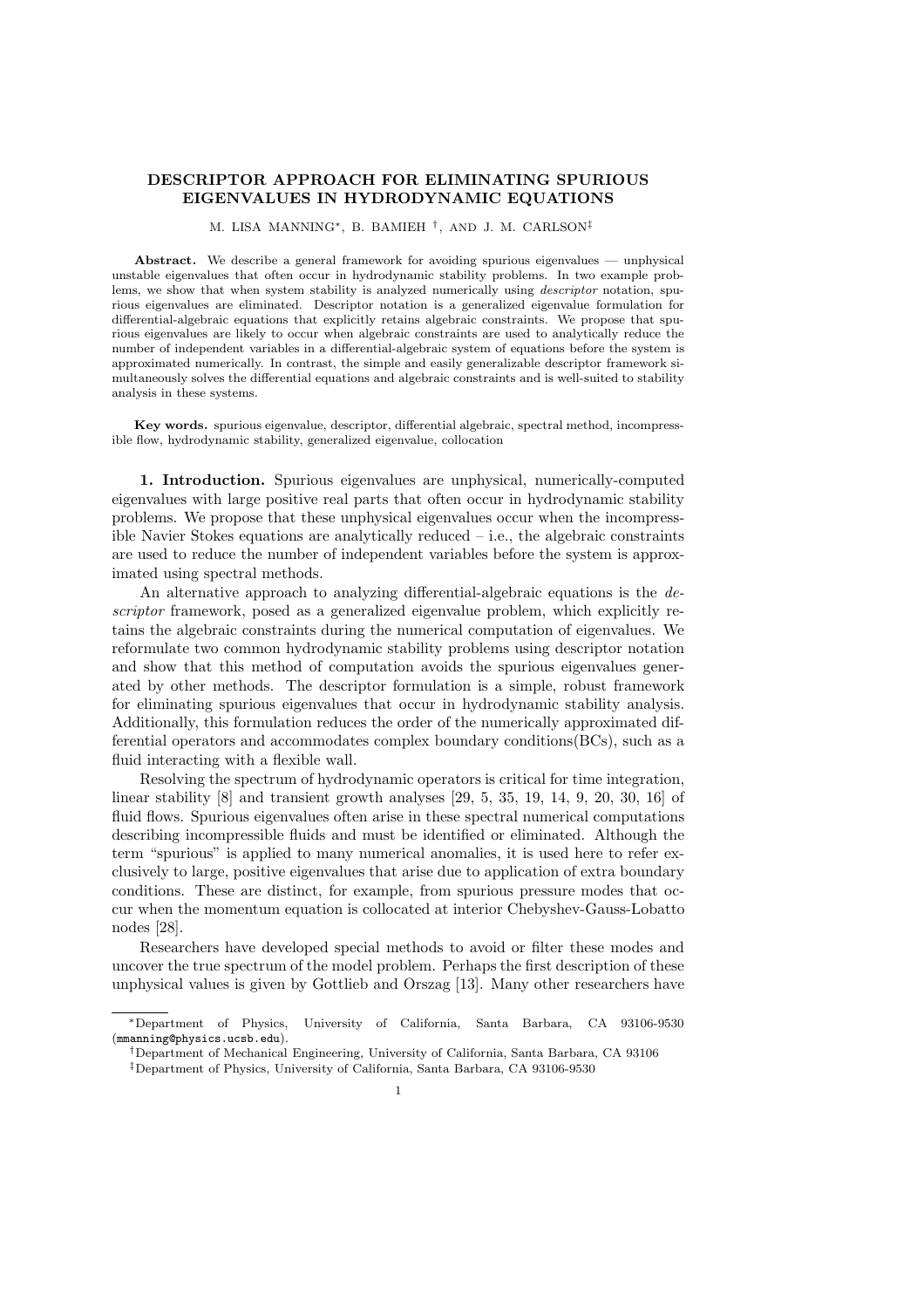encountered similar modes [4, 32, 39] and developed methods for avoiding [13, 17, 11, 25, 38] or filtering [27, 2] them. These methods for avoiding spurious modes are specific to very special clamped BCs where homogeneous Dirichlet and Neumann conditions hold at the boundaries. We emphasize that the descriptor method is intuitive and can be implemented using widely available numerical libraries. In addition, it easily generalized to non-clamped BCs.

This paper is divided as follows: Section 2 discusses the general descriptor framework and Sections 3 and 4 develop this method for specific examples, the Orr-Sommerfeld operator and Gottlieb and Orszag's simple one-dimensional potential flow model [13]. Section 5 discusses how infinite eigenvalues arise in formulations of the incompressible fluid equations, and explains how the descriptor formulation explicitly accounts for these eigenvalues. We also discuss why methods that include analytical transformations might generate spurious eigenvalues, as well as benefits and drawbacks of descriptor formulations.

2. The descriptor framework. Descriptor notation can be used to describe any dynamical system where a set of differential-algebraic equations is reduced to a set of differential equations only. In this paper we focus on two models for incompressible fluid flow: the 2D Navier-Stokes equations which generate the Orr-Sommerfeld (OS) operator, and Gottlieb and Orszag's 1D potential flow model.

Descriptor notation was developed in the control theory community [24, 31, 22] to describe and analyze systems of differential-algebraic equations. In descriptor form, the differential time operator is preceded by a square, possibly singular matrix:

$$
E\frac{\partial}{\partial t}\phi = A\phi.
$$
 (2.1)

In descriptor systems, stability is determined by the generalized eigenvalues of the  $(A, E)$  system, which is the ratio of the pair  $(\alpha, \beta)$  where  $\beta A u = \alpha E u$  for some non-zero vector  $u$ . While traditional eigenvalues are never infinite, descriptor system can have (many) infinite eigenvalues. If E contains a zero row corresponding to an algebraic constraint, there will be an infinite eigenvalue corresponding to the infinitely fast dynamics of that constraint.

Let us assume that we have a system of differential-algebraic equations for  $n$ fields. Let there be m algebraic constraints, and  $k = n - m$  equations that contain a differential time operator. Physical systems are often modeled by differential-algebraic equations of this form because algebraic constraints often arise as approximations to differential equations for quickly equilibrating variables.

Let the vector  $\boldsymbol{v}$  contain the k fields that are acted upon by the differential time operator, and  $p$  contain the remaining  $m$  fields. Each of the  $n$  fields can be discretized using  $N$  points for each field, which results in a system of differential algebraic equations that can be written as follows:

$$
\begin{bmatrix} I & 0 \\ 0 & 0 \end{bmatrix} \begin{bmatrix} \dot{v} \\ \dot{p} \end{bmatrix} = \begin{bmatrix} A_{11} & A_{12} \\ A_{21} & A_{22} \end{bmatrix} \begin{bmatrix} v \\ p \end{bmatrix};
$$
\n(2.2)

$$
E\dot{\phi} \equiv A\phi. \tag{2.3}
$$

The discretized operators A and E are square matrices with  $(n \times N)^2$  entries. If the original equations are partial differential equations, the operator A contains spatial derivatives that require BCs. Any BC can be incorporated into the numerical solution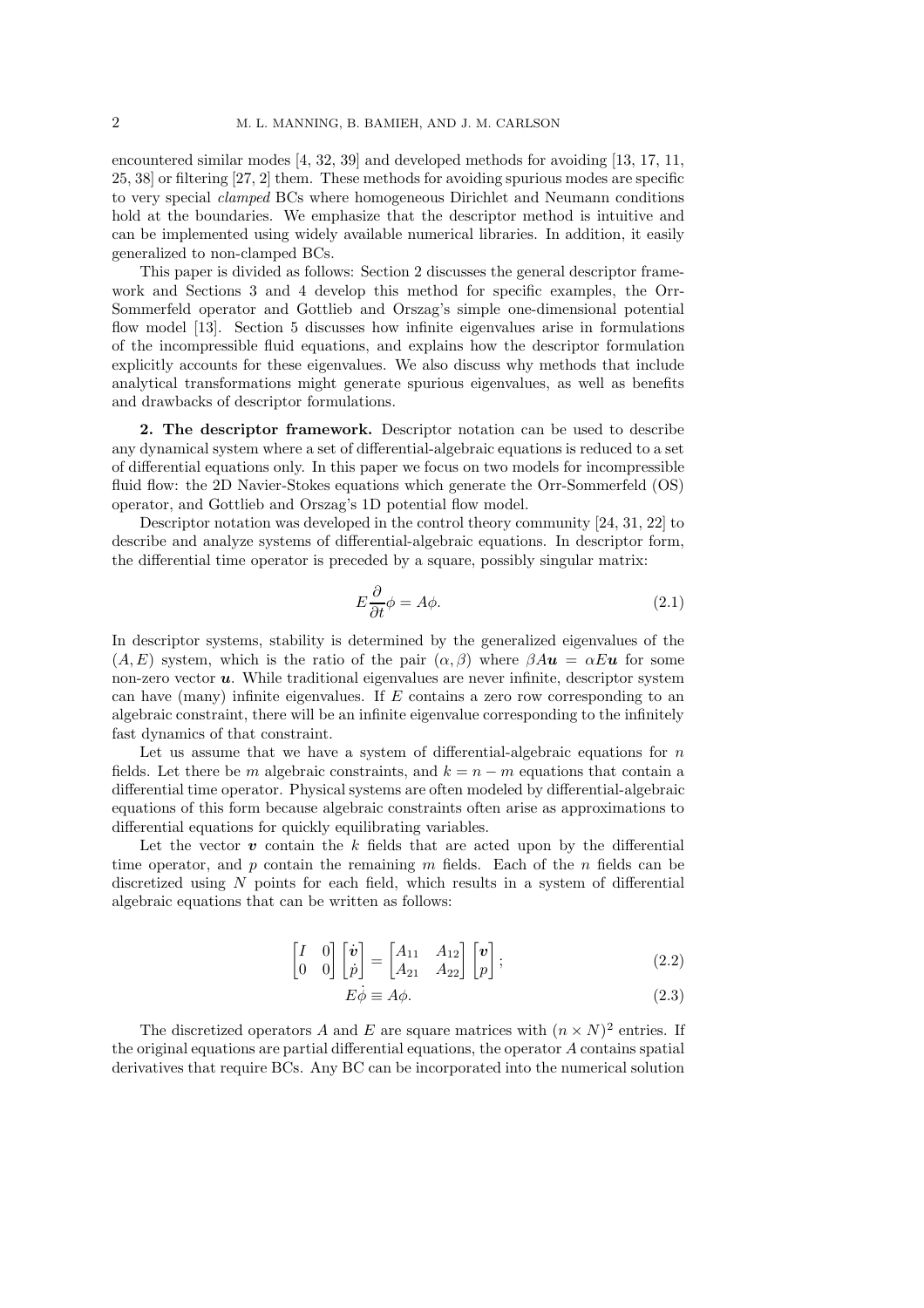using boundary bordering in a straightforward manner [3]. For example, if A contains spatial derivatives up to order G for each of the k fields in  $v$ , then G BCs are required for each field and are enforced by using  $(G \times k)$  rows of A as algebraic constraints. We then solve for the generalized eigenvalues of the  $(A, E)$  pair. We assume the pair is regular, which means that  $\det(sE - A)$  is not identically zero for all s. There are many numerical routines that solve for the generalized eigenvalues of regular matrix pairs when one of the matrices is singular (see references in [36]and [1]). A widely available routine is the MATLAB (LAPACK) ' $QZ'$  algorithm [26]. Note that E contains  $(mN)$  zero rows corresponding to the original algebraic constraints and  $(kG)$ zero rows corresponding to the boundary bordering constraints, resulting in an  $(A, E)$ pair with  $(mN + kG)$  infinite generalized eigenvalues and  $(kN - kG)$  finite eigenvalues. With descriptor notation, we include the algebraic constraints numerically and solve the system of equations simultaneously.

This is in contrast to other methods where the algebraic constraints are removed analytically. In these methods, the system is analytically converted to a system of equations that contains only fields in  $v$ . This process may generate an overspecification of the BCs, as we illustrate with an example. Assume that  $A_{12}$  contains a first order spatial derivative and  $A_{22}$  is zero. We eliminate p, using a method described for the OS operator in Appendix A (Eqs. A.1-A.7), and the resulting system of equations contains a spatial derivative of order  $2 + G$  acting on the fields in v. Because the derivative operator is two orders higher than before, the system requires two new BCs. These extra BCs are determined by numerically approximating the algebraic constraints at the boundary. However, the algebraic constraints were used to eliminate  $p$  and were already evaluated at the boundary in the analytical computation. In several spectral methods, the algebraic constraints at the boundary are enforced twice, with slightly different numerical approximations in each case. We now illustrate this method with two example problems.

3. Example:Orr-Sommerfeld Operator. The linearized Navier-Stokes equations for a compressible, viscous, isothermal fluid can be written [23]:

$$
\frac{\partial \mathbf{v}}{\partial_t} = -\frac{1}{\rho_0} \nabla p + \nu \Delta \mathbf{v} + \frac{1}{3} \nu \nabla (\nabla \cdot \mathbf{v});\tag{3.1}
$$

$$
0 = \frac{\partial p}{\partial t} + \rho_0 c^2 (\nabla \cdot \mathbf{v}), \qquad (3.2)
$$

where  $p = c^2 (\rho - \rho_0)$ , v represents the three components of the velocity and p is the fluid pressure. As the system approaches the incompressible limit, the partial differential equation expressing conservation of mass density or pressure (Eq. 3.2) becomes increasingly stiff, and in the limit a differential equation in time is replaced by an algebraic constraint,

$$
\nabla \cdot \mathbf{v} = 0. \tag{3.3}
$$

Together, Eqs. (3.1, 3.3) are the linearized Navier-Stokes equations for an incompressible fluid. In this case the pressure can be thought of as a Lagrange multiplier that instantaneously satisfies the divergence constraint. As the equations for pressure become more stiff the corresponding eigenvalues will have larger real parts, and in the limit the eigenvalues will be infinite.

Numerical solutions to the incompressible equations of motion have traditionally been determined by combining the Laplacian and divergence of the NS equations. This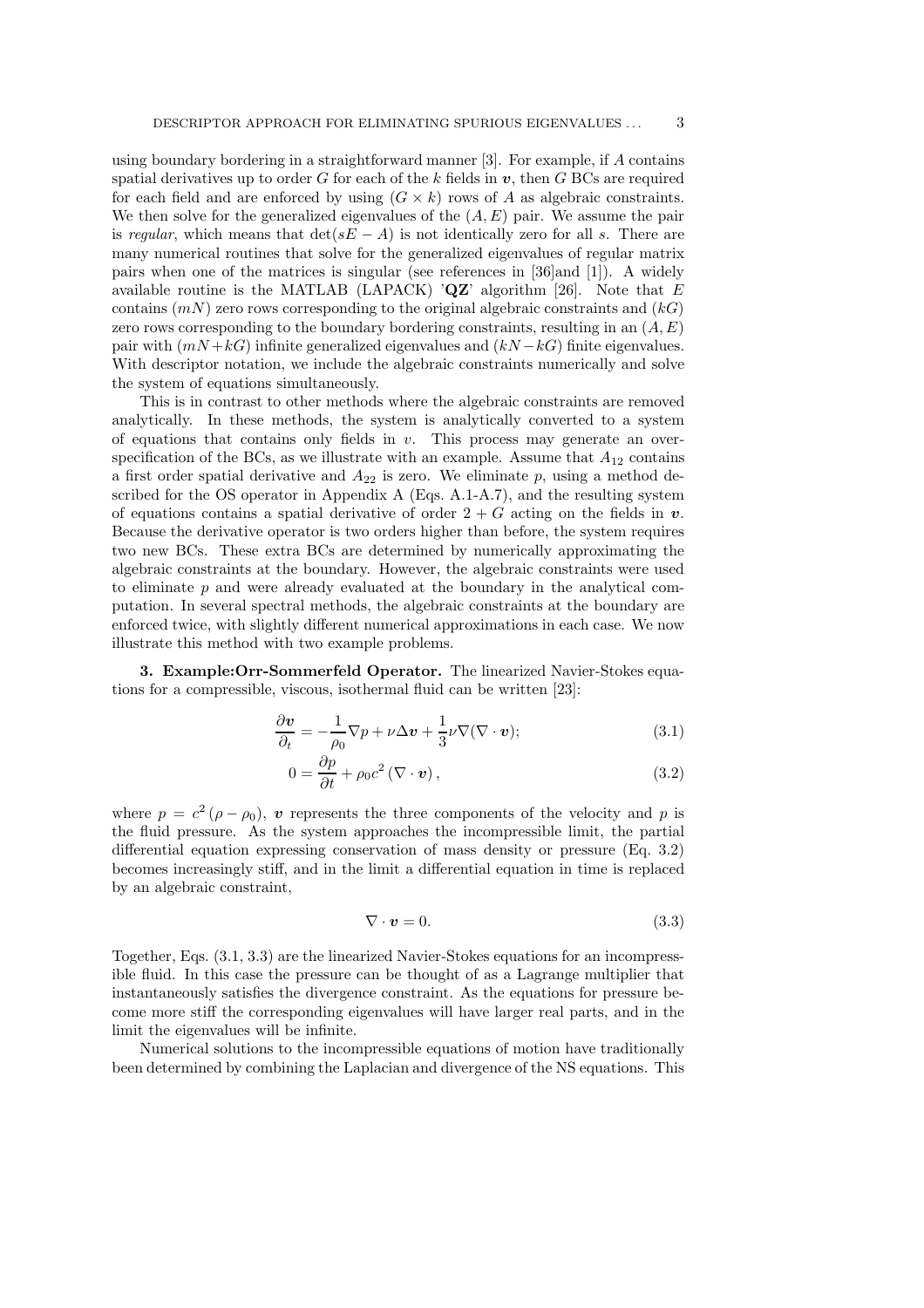allows the pressure to be rewritten in terms of the fluid velocities, thereby reducing the set of four differential algebraic equations to two differential equations. For later reference, these equations are derived using operator multiplication in Appendix ??. In planar channel flow this results in the OS equation for the wall-normal velocity and the Squire equation for the wall-normal vorticity [21, 15]. Descriptor notation does not require this reduction, and does not generate the fourth order OS operator.

In most two-dimensional flow models the system is assumed to be translation invariant in the spanwise( $z$ ) direction, so the coupling between the vorticity and velocity is zero and eigenvalues of the OS operator determine the system stability. In order to compare our results with previous studies, we focus here on the stability of the OS operator alone.

The OS operator contains the term  $\Delta^2$ , which is a fourth-order spatial derivative in the wall-normal direction and requires four BCs. Two BCs are simply the no-slip conditions from the original equations,  $v_y(\pm 1) = 0$ . The remaining two BCs arise from the divergence constraint:

$$
\left. \frac{\partial v_y}{\partial y} \right|_{y=\pm 1} = -\left( \left. \frac{\partial v_x}{\partial x} \right|_{y=\pm 1} + \left. \frac{\partial v_z}{\partial z} \right|_{y=\pm 1} \right) = 0 + 0, \tag{3.4}
$$

where the last equality holds because  $v_x$  and  $v_z$  are constant (zero) in the streamwise  $(x)$ - and spanwise(z)- directions at the boundary. Therefore, homogeneous Neumann BC on the wall-normal velocity is a direct consequence of the incompressible limit. This has important implications for numerical approximations, as well will discuss in Section 5.

Spurious eigenvalues arise frequently in the analysis of this OS operator [11, 12, 39]. While there are several methods for avoiding or filtering these eigenvalues, such as applying only Dirichlet conditions to the second order operator [37, 25, 17], they are tailored to clamped boundary conditions and are not easily generalizable. Our approach to solving the original system of Eqs. (3.1, 3.3) is more general. We avoid combining the two equations into a single system and instead write the system using descriptor notation. A similar analysis using descriptor notation was applied previously to incompressible Stokes flow in the context of systems control [33, 34], which we generalize to eliminate spurious eigenvalues. The NS equations (3.1, 3.3) can be written:

$$
\begin{bmatrix} I & 0 \\ 0 & 0 \end{bmatrix} \begin{bmatrix} \dot{v} \\ \dot{p} \end{bmatrix} = \begin{bmatrix} A & Q \\ D & 0 \end{bmatrix} \begin{bmatrix} v \\ p \end{bmatrix};
$$
\n(3.5)

$$
E\dot{\phi} \equiv \overline{A}\phi; \tag{3.6}
$$

$$
v_y(\pm 1) = v_x(\pm 1) = v_z(\pm 1) = 0.
$$
\n(3.7)

In hydrodynamic channel flow, a Fourier transform can be taken in the translation invariant streamwise and spanwise directions. The velocities have Dirichlet BCs at the channel boundaries,  $y = \pm 1$ , and we discretize the system of equations in the wall normal direction using Chebyshev collocation or other spectral methods. No-slip BCs are enforced for the velocities, but care must be taken to ensure that no BCs are applied to the pressure.

For simplicity, boundary bordering is used to enforce Dirichlet BCs on each component of the velocity. We approximate each component of the velocity and the pressure by a vector of N points. The BCs require that the first and last entry of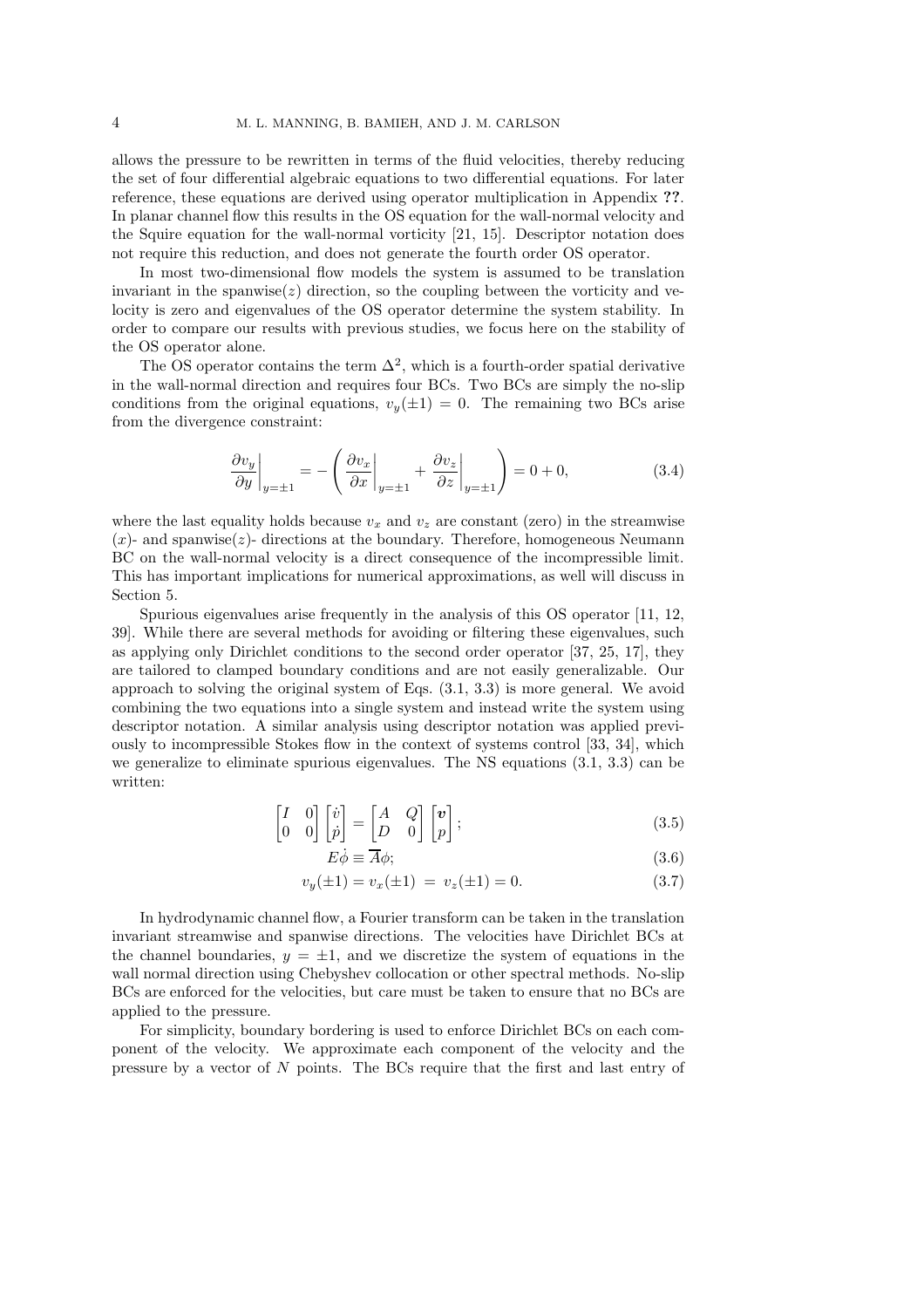| Numerical Method         |                     | λ2     | Aз        |  |
|--------------------------|---------------------|--------|-----------|--|
| Descriptor Chebyshev Tau | $+.0037$   $-.0348$ |        | $-0.0350$ |  |
| OS Chebyshev Tau         | 97.557              | 85.735 | 10.037    |  |
| TABLE 3.1                |                     |        |           |  |

This table compares the first three non-infinite eigenvalues for the 2D NS equations with  $\alpha = 1$ ,  $R = 10000$  for a descriptor vs. an Orr Sommerfeld(OS) spectral collocation scheme with  $N = 34$ . The OS scheme generates two large, positive eigenvalues, while the descriptor scheme does not.

each velocity vector is zero:

$$
v_i(y_0) = v_i(+1) = 0;
$$
\n(3.8)

$$
v_i(y_{(N-1)}) = v_i(-1) = 0;
$$
\n(3.9)

$$
i=x,y,z.
$$

This is equivalent to deleting the first and last columns of  $\text{Cheb}^{(1)}$  and  $\text{Cheb}^{(2)}$  that occur in the operators  $D$  and  $A$ , respectively, in Eq. 3.5. Additionally, time derivatives of the velocity evaluated at the boundary are zero  $\dot{v}_i(y_0) = \dot{v}_i(y_{N-1}) = 0$ , which is equivalent to deleting the corresponding rows of  $A$  and  $Q$  in Eq. 3.5. As a result, each component of the velocity is represented by an  $N-2$  column vector. Let  $M =$  $3\times(N-2)$ . Then the operator A is approximated by an M-by-M matrix, Q is a matrix that is M rows by N columns,  $D$  is N rows by M columns. Note that there are no BCs imposed on  $p$ , which is still a vector of size  $N$ . We then solve for the generalized eigenvalues of the  $(\overline{A}, E)$  pair using the MATLAB (LAPACK) 'QZ' algorithm [26]. In the parameter range studied, the pair is regular, so that  $\det(sE - \overline{A})$  is not identically zero for all  $s$ . The numerical results in this paper are generated. Because  $E$  contains  $N$  rows that are singular, there are  $N$  infinite generalized eigenvalues and  $M$  finite eigenvalues. The first three non-infinite eigenvalues are shown in Table 3. These three eigenvalues match those calculated using other methods which have been identified as real, physical eigenmodes – there are no spurious eigenvalues.

A descriptor formulation can be used for any system of differential algebraic equations. As another example we now formulate Gottlieb and Orszag's one-dimensional potential flow model using descriptor notation and show that this method avoids spurious eigenvalues.

4. The incompressible limit of a 1D fluid model. Spurious eigenvalues have been studied in greatest depth using the model problem of Gottlieb and Orszag [13]. This is a model for a two-component, one-dimensional fluid flow at low Reynolds number, and is described by the following equations:

$$
\frac{\partial \zeta}{\partial t} = \nu \frac{\partial^2 \zeta}{\partial x^2};\tag{4.1}
$$

$$
\zeta = \frac{\partial^2 \psi}{\partial x^2}.\tag{4.2}
$$

Here  $\zeta$  is the vorticity and  $\psi$  is the stream function defined by  $(v_x, v_y) = (-\partial \psi/\partial y, \partial \psi/\partial x)$ . The divergence constraint is automatically satisfied because  $\nabla \cdot (v_x, v_y) \equiv 0$  equates the mixed partial derivatives of  $\psi$ , which is always true for analytic  $\psi$ . For a fluid between stationary rigid walls, no-slip conditions on the velocity at the boundary correspond to the following constraints on the stream function:

$$
\psi(x = \pm 1, t) = \psi_x(x = \pm 1, t) = 0.
$$
\n(4.3)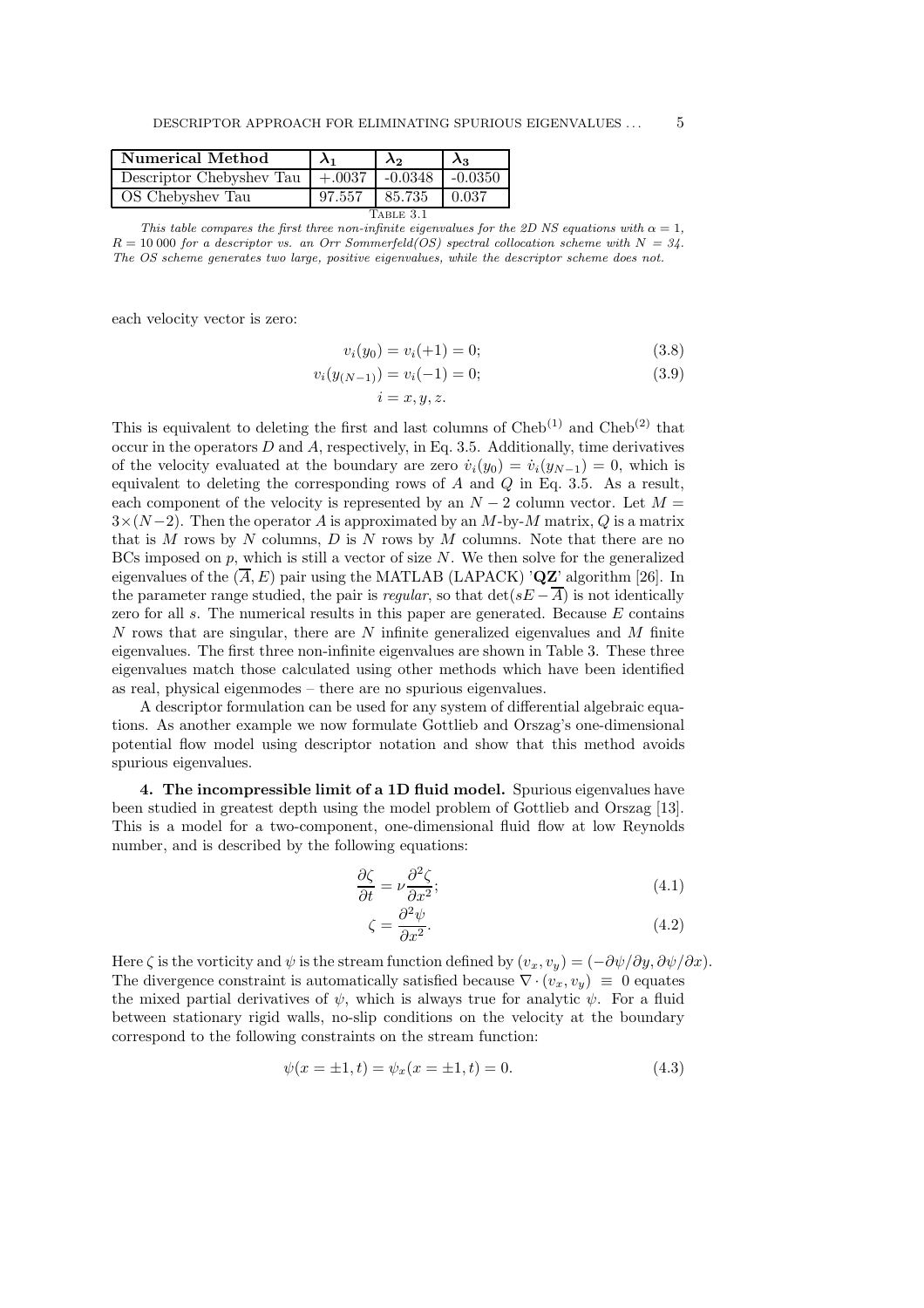The usual method used to find the eigenvalues of Eqs. 4.1 combines the two equations into a single partial differential equation,

$$
\psi_{xxt} = \nu \psi_{xxxx},\tag{4.4}
$$

then inverts the second order differential operator and represents the operators in terms of spectral differentiation matrices,

$$
\psi_t = \nu (\partial_{xx})^{-1} \partial_{xxxx} \psi.
$$
\n(4.5)

The second order operator is rendered invertible through the application of two BCs. However, there are four BCs on  $\psi$ , so there is ambiguity as to which two should be applied. One choice uses basis recombination so that each of the basis functions individually satisfies all four BCs. Dawkins, Dunbar and Douglass [7] have shown that a numerical scheme with Chebyshev basis functions generates large spurious eigenvalues, while a scheme with Legendre basis functions generate formally infinite eigenvalues. They also show that Neumann BCs exactly match the form of the Legendre polynomials, and conclude that spurious eigenvalues are approximations to these infinite eigenvalues that occur when a Chebyshev basis is used instead of a Legendre basis.

Because the BCs are algebraic constraints that correspond to infinitely fast pressure modes, the Legendre polynomials are an exact basis for approximating the algebraic constraints, and therefore exactly recover the infinite eigenvalues that correspond to these constraints. The Legendre basis recombination method is similar to the descriptor framework in that the infinite eigenvalues are exactly computed in each case.

An alternate method for incorporating BCs is the traditional Chebyshev-Tau method, where boundary bordering is used to replace four terms in the Chebyshev expansion with four algebraic constraints. These algebraic constraints are then used to reduce the total number of equations by four, and the eigenvalues of the resulting system of equations is computed [11]. This reduced set of differential equation has been shown to be equivalent to the Chebyshev basis recombination method described above [7], and generates spurious eigenvalues, as shown in Table 4. Various other approaches to solving the spurious eigenvalue problem involve imposing only the Dirichlet BCs on the second order differential operator [25, 17]. One such approach is Weideman and Reddy's [37] spectral collocation scheme with modified clamped conditions, which is also listed in Table 4.

In contrast to these approaches, the system Eqs.  $(4.1, 4.2)$  can be written in descriptor form:

$$
\begin{bmatrix} I & 0 \\ 0 & 0 \end{bmatrix} \begin{bmatrix} \dot{\zeta} \\ \dot{\psi} \end{bmatrix} = \begin{bmatrix} \nu \partial_{xx} & 0 \\ -I & \partial_{xx} \end{bmatrix} \begin{bmatrix} \zeta \\ \psi \end{bmatrix};
$$
(4.6)

$$
E\begin{bmatrix} \dot{\zeta} \\ \dot{\psi} \end{bmatrix} \equiv A\begin{bmatrix} \zeta \\ \psi \end{bmatrix}.
$$
 (4.7)

A second order operator acts on  $\psi$  and there are four BCs for  $\psi$ , while a second order operator acts on  $\zeta$  and there are no BCs on  $\zeta$ . This is a similar situation to the OS problem because the four conditions on  $\psi$  come from a combination of the no-slip condition and the divergence constraint.

Therefore we expect these four modes to have infinite eigenvalues and impose all the BCs on  $\psi$  as algebraic constraints. The resulting approximation to the bottom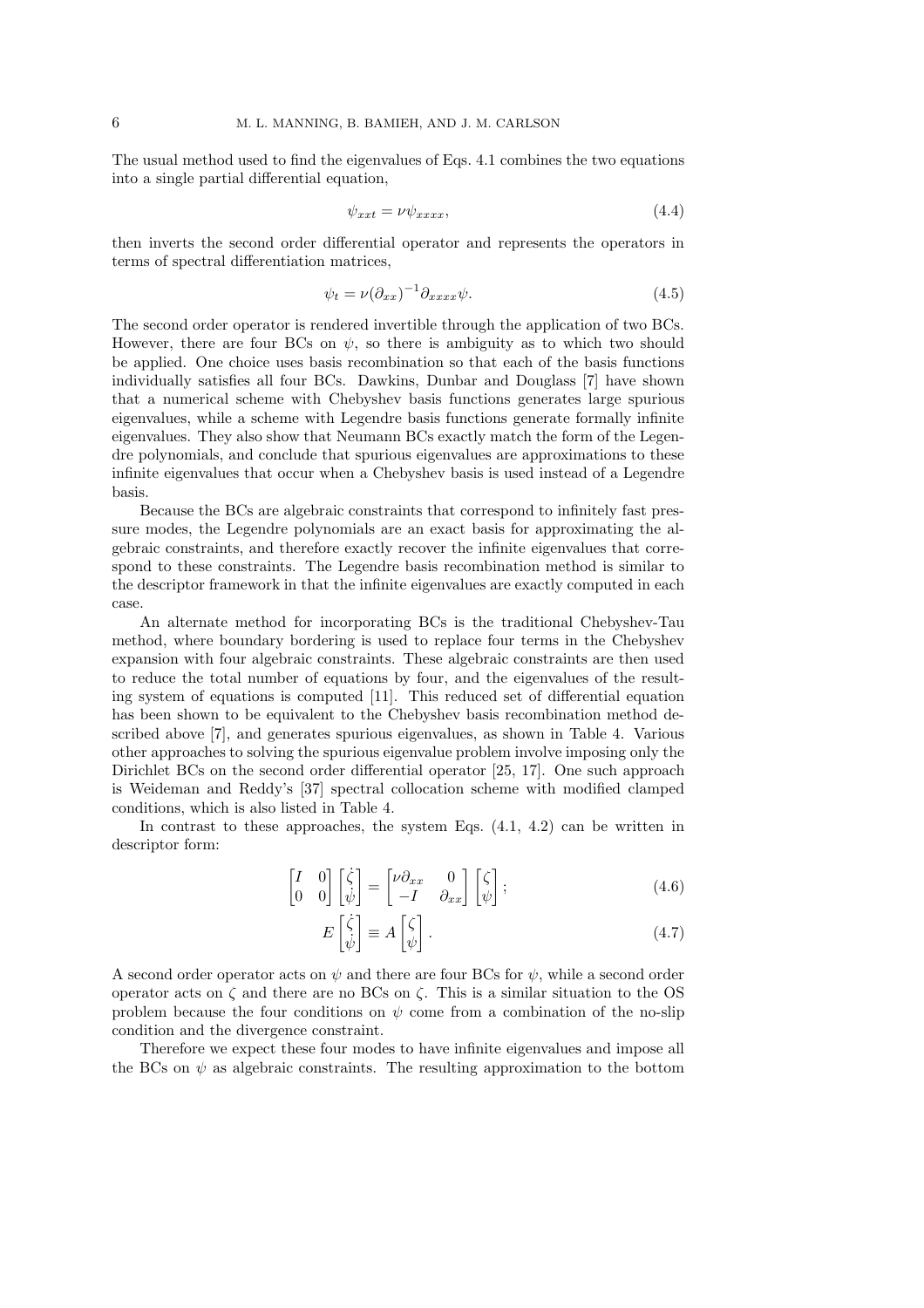| Numerical Method                                                       | $\lambda_1$ | $\lambda_2$ | $\lambda_3$ |
|------------------------------------------------------------------------|-------------|-------------|-------------|
| Exact                                                                  | $-9.8696$   | $-20.1907$  | $-39.4784$  |
| Descriptor Chebyshev Tau (collocation)                                 | $-9.8690$   | $-20.1883$  | $-39.4694$  |
| Descriptor Chebyshev Tau (basis $fn$ )                                 | $-9.8696$   | $-20.1907$  | $-39.4784$  |
| Traditional Chebyshev Tau (basis $fn$ )                                | 56.119      | 48,515      | $-9.8696$   |
| $\left[37\right]$<br>Modified clamped Chebyshev Galerkin (collocation) | $-9.8696$   | $-20.1907$  | $-39.4784$  |
| Table 4.1                                                              |             |             |             |

Comparison of the first three non-infinite eigenvalues for the 1D viscous fluid model for several discretization schemes with  $N = 20$ . Both descriptor schemes (collocation and basis function) eliminate spurious eigenvalues, while the traditional Chebyshev Tau method includes large spurious eigenvalues in the right-hand plane. Weideman and Reddy [37] have developed a Galerkin collocation scheme that avoids spurious eigenvalues by using modified clamped boundary conditions; this method is specific to homogeneous BCs. See Appendix B for definitions of Tau vs. Galerkin schemes and collocation vs. basis function schemes.

row of the matrix Eq. 4.6 (0 =  $-\zeta + \partial_{xx}\psi$ ) is:

$$
0 = \psi_0; \tag{4.8}
$$

$$
\mathbf{0} = -\delta_{ij}\zeta_j + \text{Cheb}_{ij}^{(2)} \quad \psi_j, j, i \in (1, N - 2); \tag{4.9}
$$

$$
0 = \psi_{(N-1)}, \tag{4.10}
$$

and the approximation to the top row of Eq. 4.6,  $\partial_t \zeta = \partial_{xx} \zeta$ , is:

$$
0 = \text{Cheb}_{1j}^{(1)} \psi_j, \quad j \in (1, N - 2); \tag{4.11}
$$

$$
\partial_t \zeta_i = \text{Cheb}_{ij}^{(2)} \zeta_j, \quad i \in (1, N - 2), j \in (0, N - 1); \tag{4.12}
$$

$$
0 = \text{Cheb}_{(N-2)j}^{(1)} \psi_j \quad j \in (1, N-2). \tag{4.13}
$$

With descriptor notation there are  $(N-2)$  infinite eigenvalues corresponding to the  $(N-2)$  interior points of the algebraic constraint Eq. 4.9. The four new BCs correspond to four formally infinite eigenvalues in the numerical spectrum. This final descriptor system contains an E matrix with  $(N-2) + 4$  rows of zeros, and therefore the system has  $N + 2$  generalized infinite eigenvalues. If a Chebyshev-Tau method is used to discretize the differential operators, descriptor notation is equivalent to the method suggested by Gottlieb and Orszag to avoid spurious eigenvalues when they first posed this simple model [13], except that we use matrix methods for singular matrices instead of a shooting algorithm to determine eigenvalues. Again, the 'QZ ' routine in MATLAB is used to compute the spectrum for this system of equations.

Table 4 compares the first three non-infinite numerical eigenvalues to the analytically computed eigenvalues for several different discretization schemes, and confirms that this method generates no spurious eigenvalues.

Figure 4.1 shows the eigenvalues of the Gottlieb-Orszag model for 20 discretization points (Fig. 4.1(a)) and 40 discretization points (Fig. 4.1(a)), and confirms that the descriptor method eliminates spurious eigenvalues. Open circles, computed using a descriptor method, are all in the left-hand plane. In contrast, the points computed using the general Chebyshev tau method (closed circles) include large spurious eigenvalues that increase with increasing N.

5. Conclusions. The descriptor framework is a generalized eigenvalue method for hydrodynamic stability problems that eliminates spurious eigenvalues, as shown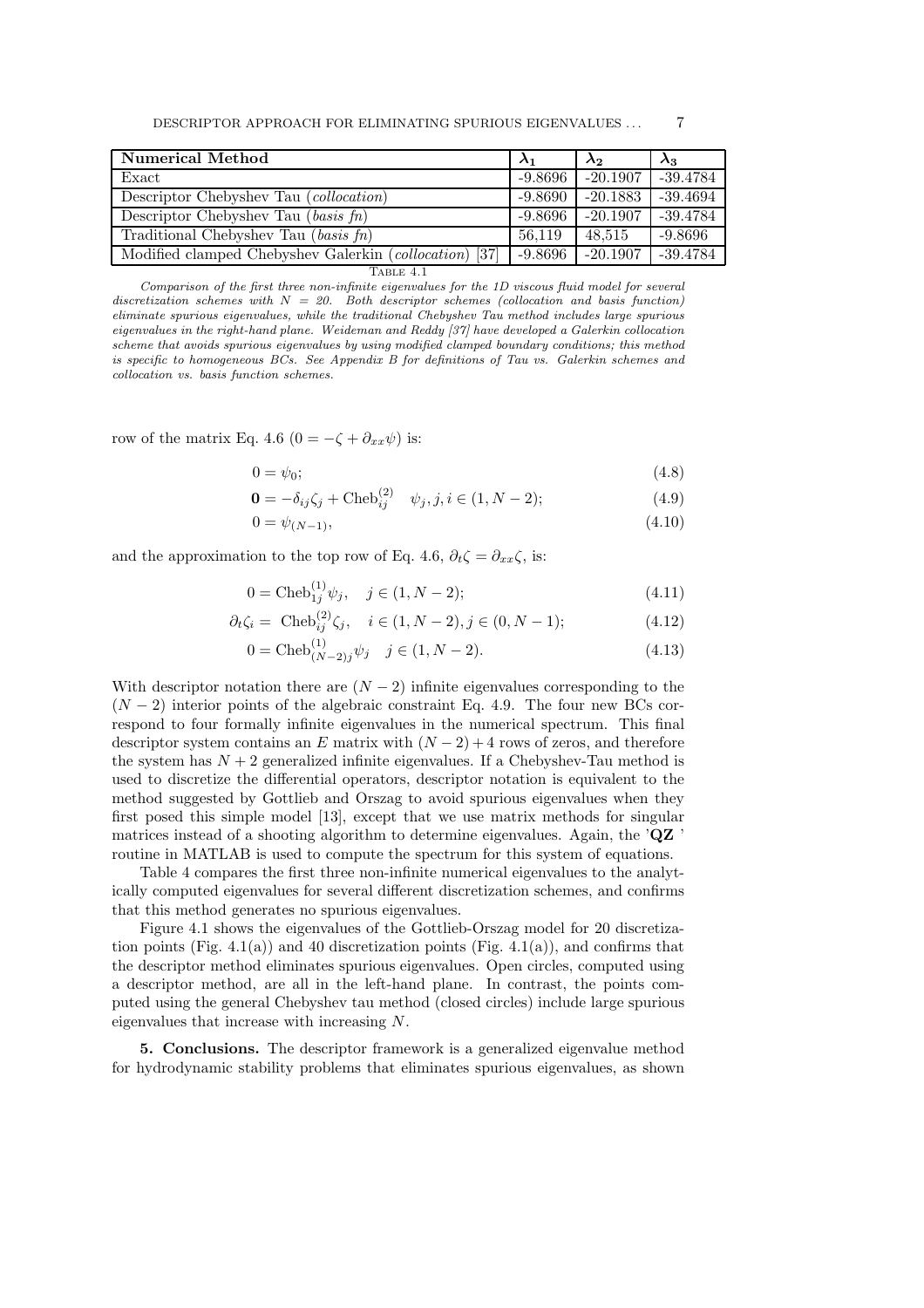

FIG. 4.1. Eigenvalues, scaled by  $x \to sign(x) + log_{10}(1 + |x|)$ , of the Gottlieb-Orszag model for  $N = 20(a)$  and  $N = 40$  (b) discretization points. Open circles are computed using a descriptor Chebyshev Tau basis function scheme, while closed circles are computed using a traditional Chebyshev Tau basis function scheme. Two large, positive spurious eigenvalues occur in the traditional scheme and increase with increasing N. They are eliminated in the descriptor scheme.

in Tables 3 and 4. It ensures that infinitely fast modes will retain formally infinite eigenvalues, even when those eigenvalues are computed numerically. In incompressible fluid flows, there are  $N$  discretized pressure variables which correspond to  $N$  generalized eigenvalues which are explicitly infinite. This method enforces only the no-slip BCs and applies them in an intuitive and unambiguous way.

While other methods reduce the number of fields (from four to two in the Orr-Sommerfeld formulation), they do so at the expense of creating higher order derivative operators, which decreases resolution for a fixed number of grid points or basis functions. In addition, the descriptor formulation does not require inversion of a differential operator, is adaptable to different discretization schemes, and can be simply extended to problems where BCs are non-trivial.

The descriptor framework and the traditional Orr-Sommerfeld method with modified clamped boundary conditions are complementary schemes. The latter is likely to be useful for problems with homogeneous boundary conditions where the number of discretization points is very large. The former is more flexible: it is useful when higher order operators are undesirable, inhomogeneous boundary conditions are required, or direct calculations for the pressure (or any Lagrange multiplier in a general DAE) are desired. Also, newer versions of the QZ algorithm are quite efficient [36, 1], making computations with large matrices more feasible. Additionally, the descriptor framework might be useful for researchers in other fields who are not experts in numerical methods, because the BCs can be applied in a straightforward and intuitive way.

One area of research where descriptor notation is extremely promising is the study of a fluid interacting with a compliant boundary. In this system, no-slip conditions at the wall require that the fluid velocity match the wall velocity there. These compli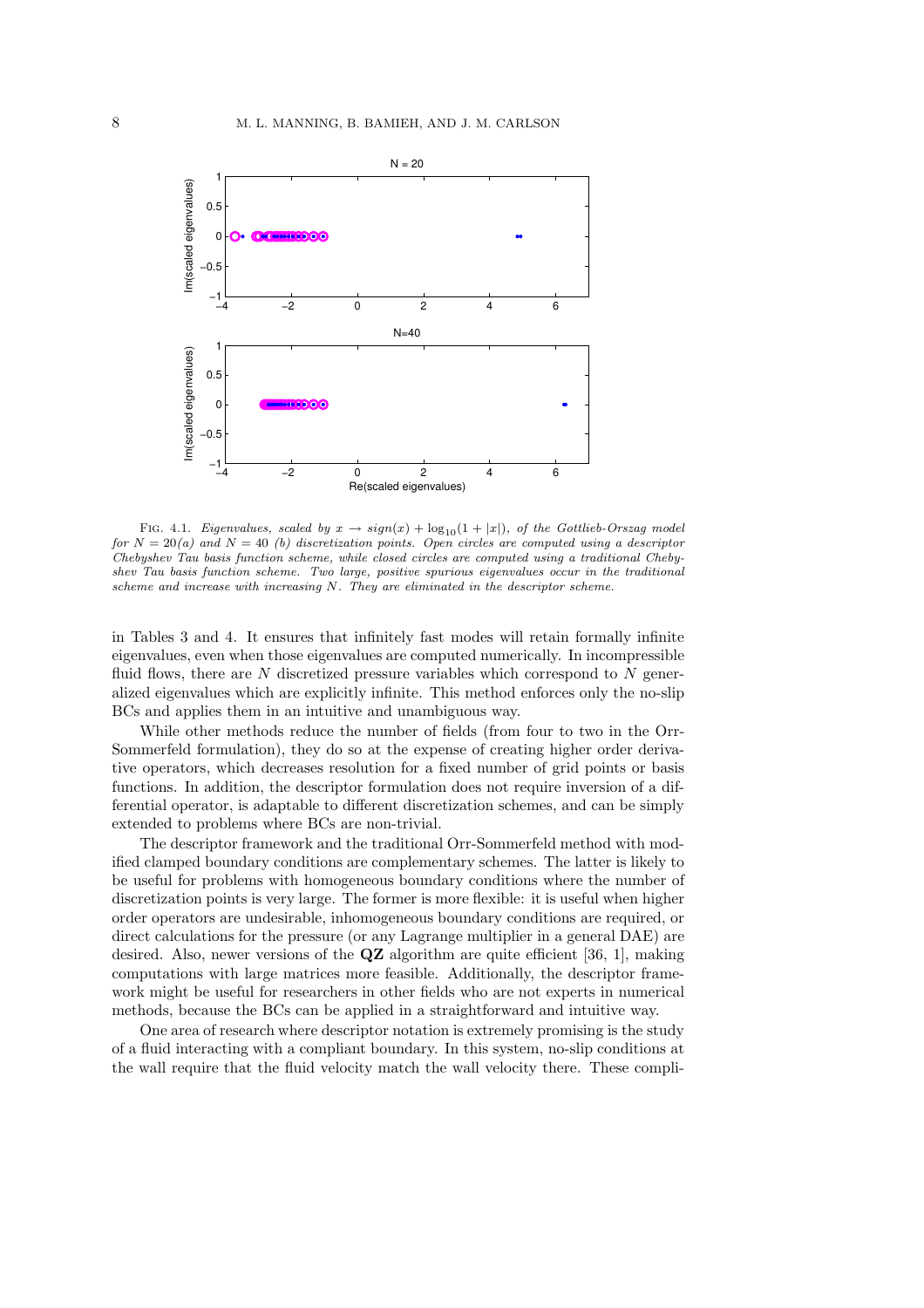cated Dirichlet BCs can be applied directly to the second order differential operators in A. Furthermore, the fluid pressure at the boundary remains as an independent variable in the eigenvalue computation, which is advantageous because the pressure at the boundary influences wall motion. This topic is currently under investigation.

Utilizing descriptor notation is similar in spirit to several other methods for avoiding spurious eigenvalues which require the algebraic constraints to be discretized separately from the differential equations [13, 11, 3]. Gottlieb's method utilizes a shooting algorithm for determining eigenvalues – his algorithm was developed before efficient matrix methods were available for solving generalized eigenvalue problems with singular matrices. Gardner and Boyd also describe methods where the algebraic constraint is discretized. The descriptor framework generalizes these ideas and presents a simple, systematic method for avoiding unphysical spurious modes by using new and efficient 'QZ' algorithms. Recently, Fornberg [10] has developed a fictitious point method for avoiding spurious eigenvalues that is applicable to problems with inhomogeneous boundary conditions.

Although we have focused here on hydrodynamic stability problems, descriptor notation might be advantageous to any researchers who study stability of differentialalgebraic equations using spectral methods. The simplicity and generalizability of the descriptor framework suggest that it is well-suited to stability analysis in many differential-algebraic systems, including but not limited to incompressible fluids.

Acknowledgments. This work was supported by the James S. McDonnell Foundation, the David and Lucile Packard Foundation, NSF grant number DMR-0606092 and AFOSR grant number FA9550-04-1-0207. M.L.M. acknowledges an NSF Graduate Research Fellowship. M.L.M. would like to thank B. Kagstrom, E. Dunham and B. Farrell for useful discussions.

Appendix A. Derivation of the Orr-Sommerfeld operator using matrix multiplication. For a channel flow between rigid walls, the nondimensionalized, linearized Navier-Stokes equations can be written schematically as:

$$
\dot{\mathbf{v}} = A\mathbf{v} + Qp; \tag{A.1}
$$

$$
\mathcal{D}\mathbf{v} = 0,\tag{A.2}
$$

where Q is the column operator  $-\{\partial_x, \partial_y, \partial_z\}'$ , and  $\mathcal D$  is the row operator  $\{\partial_x, \partial_y, \partial_z\}$ . A no-slip condition at the boundaries requires  $v = 0$ , while there are no explicit BCs on  $p$ . The operator  $A$  can be written as follows:

$$
A = \begin{bmatrix} \frac{\Delta}{R} + U\partial_x & U' & 0\\ 0 & \frac{\Delta}{R} + U\partial_x & 0\\ 0 & 0 & \frac{\Delta}{R} + U\partial_x \end{bmatrix},
$$
(A.3)

where  $R$  is the Reynolds number and  $U$  is the mean flow. The mean flow is in the x-direction, while the channel walls ensure the flow is non-periodic in the  $y$ -direction. To derive the OS equation, we first to rewrite the pressure in terms of the velocities. Because the operator  $\mathcal D$  commutes with time derivatives, left multiplication by  $\mathcal D$  on Eq. A.1 results in a left-hand side which is identically zero. Therefore  $p$  and  $v$  have the following relationship:

$$
\mathcal{D}(A\mathbf{v}) = -\mathcal{D}Qp.\tag{A.4}
$$

A three-by-three matrix is formed from the product of the scalar  $\mathcal{D}Q \equiv -\Delta \equiv$  $-\left(\partial_x^2 + \partial_y^2 + \partial_z^2\right)$  and the identity matrix (I). Left multiplication by  $\Delta I$  of Eq. A.1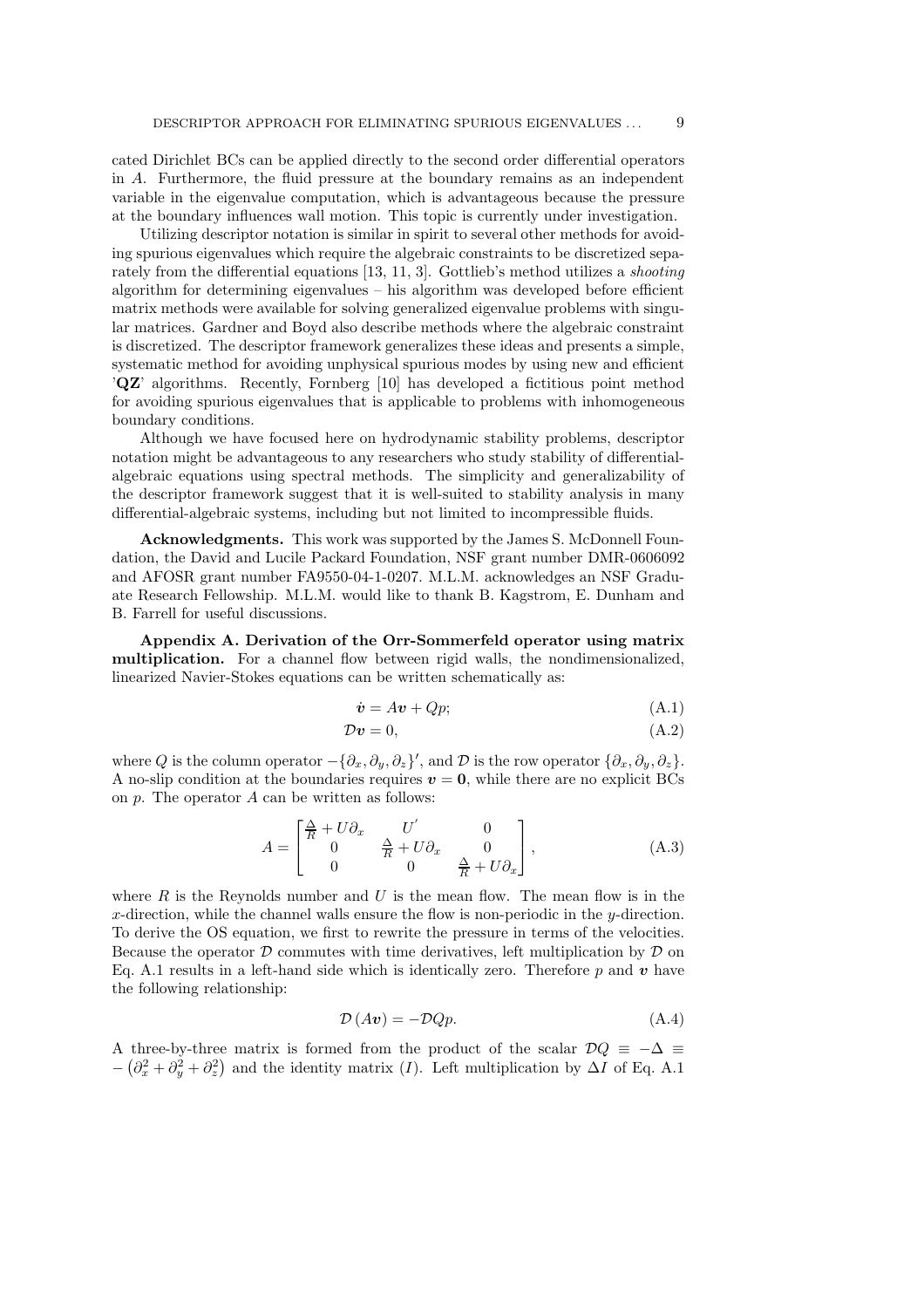results in the following equation:

$$
\Delta I \dot{\mathbf{v}} = \Delta I (A \mathbf{v}) + \Delta I Q p. \tag{A.5}
$$

Because  $\Delta I$  commutes with Q, the two may be interchanged in the last term of Eq. A.5. The pressure  $p$  can then be removed from the equation using Eq. A.4, resulting in:

$$
\Delta I\dot{v} = \Delta I (Av) + (Q\mathcal{D})(Av), \qquad (A.6)
$$

where  $QD$  is a three-by-three matrix. Rewriting the velocity fields in terms of the wall-normal velocity  $v_y$  and vorticity  $w_y$  and operating on each equation by  $\Delta^{-1}$ , results in the following equations [18]:

$$
\begin{bmatrix} \dot{v}_y \\ \dot{w}_y \end{bmatrix} = \mathcal{A} \begin{bmatrix} v_y \\ w_y \end{bmatrix},
$$
\nwhere\n
$$
\mathcal{A} \equiv \begin{bmatrix} \mathcal{A}_{11} & 0 \\ \mathcal{A}_{21} & \mathcal{A}_{22} \end{bmatrix}
$$
\n
$$
= \begin{bmatrix} -\Delta^{-1} U \partial_x \Delta + \Delta^{-1} U'' \partial_x + \Delta^{-1} \Delta^2 / R & 0 \\ -U' \partial_z & -U \partial_x + \Delta / R \end{bmatrix}.
$$
\n(A.8)

The term  $A_{11}$  is the well-known *Orr-Sommerfeld* operator acting on the wall-normal velocity, while  $A_{12}$  and  $A_{22}$  are referred to as the *coupling* and *Squire* operators, respectively.

## Appendix B. Spectral methods.

Differentiation matrices approximate differential operators acting on functions as matrices acting on vectors. Finite difference methods track function values at points in physical space, while spectral methods approximate functions as finite series of basis functions, and keep track of the series coefficients. Because there is some confusion in terminology for spectral methods, we briefly review definitions used in this paper.

In general, spectral methods approximate functions by a truncated series of N basis polynomials,  $f_N(y) = \sum_{j=0}^N a_j \phi_j$ . We will refer to formulations with operators that act directly on these polynomials as basis function schemes. Alternatively, spectral collocation utilizes the fact that there is a one-to-one correspondence between the coefficients of that series,  $a_j$ , and the values of the function at specially chosen, nonuniform grid points,  $f_N(y_j)$ . Each function  $f(y)$  can be approximated by its values at these special set of points,  $f_N(y_j)$ , and operators are approximated as matrices that act on these points. The grid points are chosen so that the error associated with the approximation is *evanescent*, or  $\mathcal{O}((1/N)^N)$ , which is superior to finite difference methods. A particularly clear introduction to spectral collocation is given by Boyd [3].

There are two main methods for applying BCs in spectral methods. The first is basis recombination, where fields are expanded in a series of basis functions that independently satisfy the appropriate BCs [3, 6], which are called Galerkin schemes. BCs can also be enforced using boundary bordering, which has two variations. The first variation enforces homogeneous Dirichlet BCs in spectral collocation schemes. In this case, the first and last entries in the vector correspond to the boundary points in physical space, and one simply removes the first and last rows and columns of the differentiation matrix. Note that this reduces the size of the square differentiation matrix by two. A second variation involves using  $m$  rows of the matrix to enforce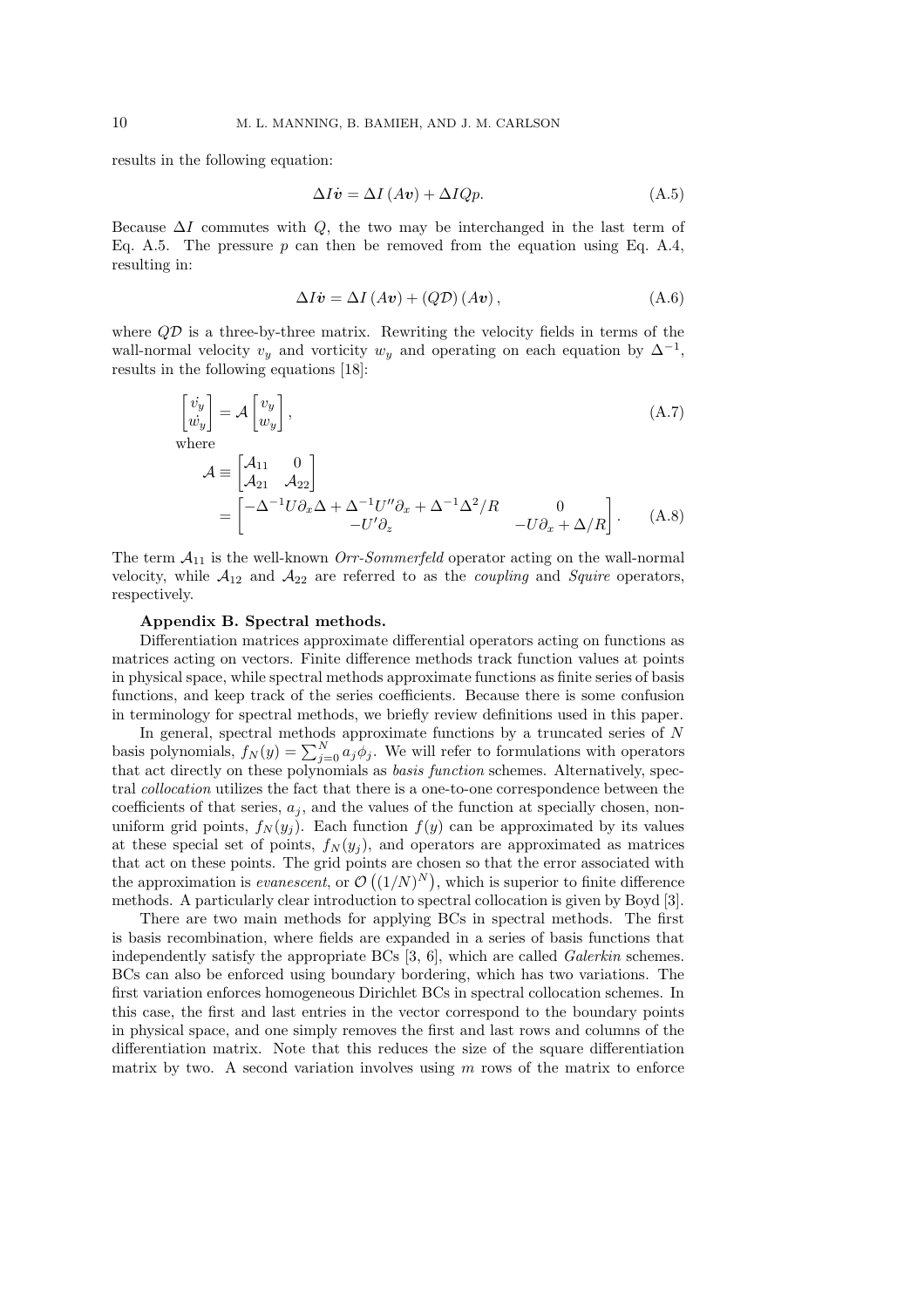$m$  BCs explicitly, which is often referred to as the  $Tau$  method. Note that both Tau and the Galerkin methods can be implemented with collocation and basis function schemes.

One numerical scheme referred to often in this paper is spectral collocation with Chebyshev polynomials. The *ij* entry of the first derivative matrix, Cheb $_{ij}^{(1)}$ , is given by  $[3]$ :

Cheb<sub>ij</sub><sup>(1)</sup> = 
$$
\begin{cases} (1+2N^2)/6, & i = j = 0; \\ -(1+2N^2)/6, & i = j = N; \\ -x_j/[2(1-x_j^2)], & i = j; 0 < j < N; \\ (-1)^{i+j}p_i/[p_j(x_i - x_j)], & i \neq j, \end{cases}
$$
 (B.1)

where

$$
p_0 = p_N = 2, \qquad p_j = 1, \quad j \in (1...N-1). \tag{B.2}
$$

The second-derivative spectral collocation approximation is given by the square of the first-derivative matrix: Cheb<sup>(2)</sup> =  $(\text{Cheb}^{(1)})^2$ .

## REFERENCES

- [1] B. ADLERBORN, K. DACKLAND, AND B. KAGSTROM, Parallel and blocked algorithms for reduction of a regular matrix pair to Hessenberg-triangular and generalized Schur forms, PARA, (2002), pp. 319–328.
- [2] Thomas R. Bewley and Sharon Liu, Optimal and robust control and estimation of linear paths to transition, J. Fluid. Mech., 365 (1998), pp. 305–349.
- [3] John P. Boyd, Chebyshev and Fourier Spectral Methods: Second Edition, Dover, Mineola, N.Y., 2001.
- [4] B. BRENIER, B. ROUX, AND P. BONTOUX, Comparaison des méthodes Tau-Chebyshev et Galerkin dans l'étude de stabilité des mouvements de convection naturelle. Problème des valeurs propres parasites, Journal de mécanique théorique et appliquée, 5 (1986), pp. 95– 119.
- [5] K.M. BUTLER AND B.F. FARRELL, Three-dimensional optimal perturbations in viscous shear flow, Physics of Fluids A, 4 (1992), pp. 1637–1650.
- [6] Claudio Canuto, M. Y. Hussaini, A. Quarteroni, and T.A. Zang, Spectral Methods in Fluid Dynamics, Springer-Verlag, Berlin, 1988.
- [7] Paul T. Dawkins, Steven R. Dunbar, and Rod W. Douglass, The origin and nature of spurious eigenvalues in the spectral tau method, Journal of Computational Physics, 147 (1998), pp. 441–462.
- [8] P. G. DRAZIN AND W. H. REID, *Hydrodynamic Stability*, Cambridge University Press, Sept. 2004.
- [9] B.F. FARRELL AND P.J. IOANNOU, Stochastic Forcing of Perturbation Variance in Unbounded Shear and Deformation Flows, Journal of the Atmospheric Sciences, 50 (1993), pp. 200– 211.
- [10] B. Fornberg, A Pseudospectral Fictitious Point Method for High Order Initial-Boundary Value Problems, SIAM Journal on Scientific Computing, 28 (2006), pp. 1716–1729.
- [11] D R GARDNER, S A TORGDON, AND R W DOUGLASS, A modified tau spectral method that eliminates spurious eigenvalues, J. Comput. Phys., 80 (1989), pp. 137–167.
- [12] J. GARY AND R. HELGASON, A matrix method for ordinary differential eigenvalue problems, Journal of Computational Physics, 5 (1970), pp. 169–187.
- [13] D. GOTTLIEB AND S.A. ORSZAG, Numerical analysis of spectral methods, SIAM, 1977.
- [14] LH Gustavsson, Energy growth of three-dimensional disturbances in plane Poiseuille flow, Journal of Fluid Mechanics, 224 (1991), pp. 241–260.
- [15] LH GUSTAVSSON AND LS HULTGREN, A resonance mechanism in plane Couette flow, Journal of Fluid Mechanics, 98 (1980), pp. 149–159.
- [16] M. HÖGBERG, T.R. BEWLEY, AND D.A.N.S. HENNINGSON, Linear feedback control and estimation of transition in plane channel flow, Journal of Fluid Mechanics, 481 (2003), pp. 149–175.